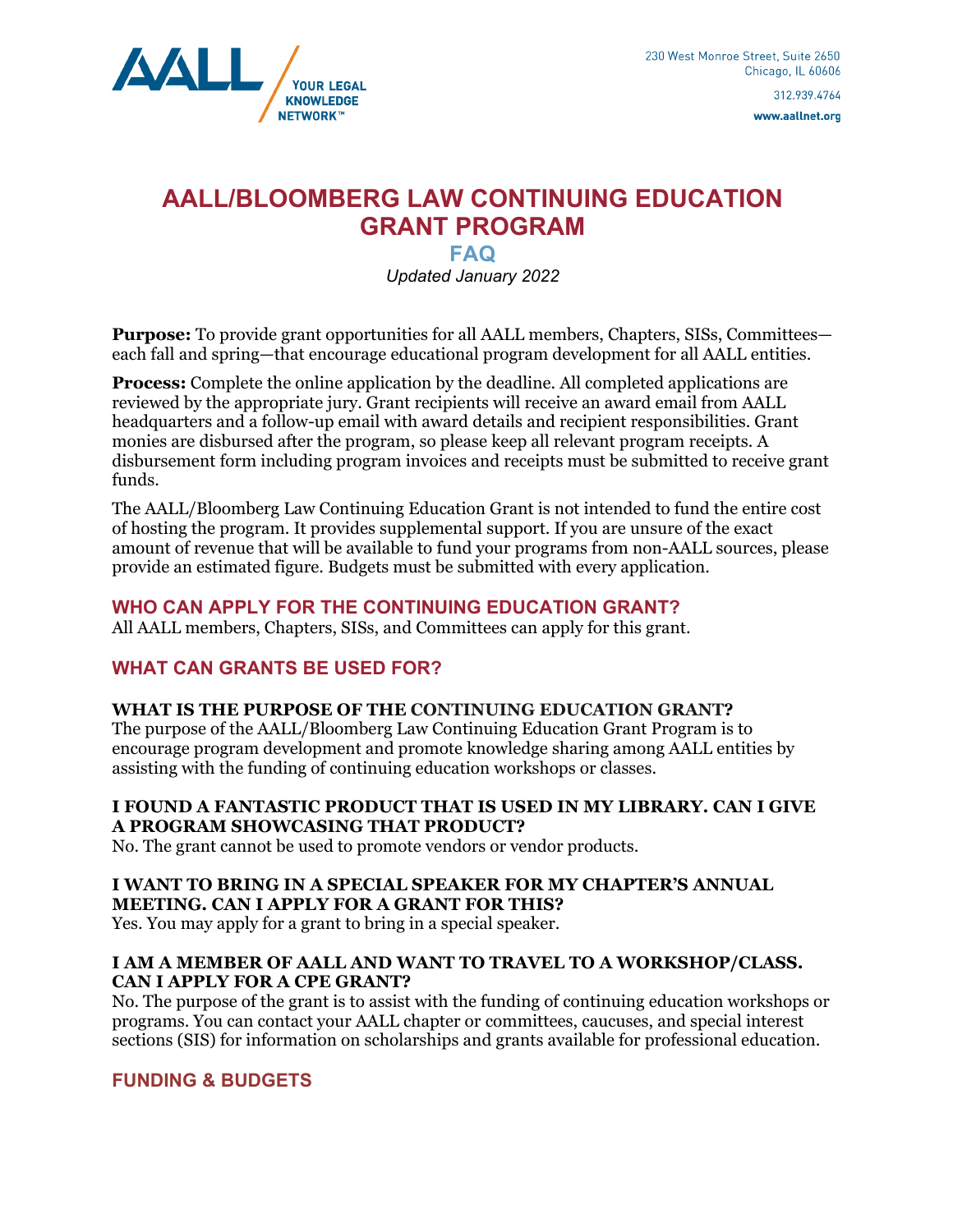

www.aallnet.org

### **WHAT EXPENSES WILL THE CONTINUING EDUCATION GRANT COVER?**

The grant money will cover expenses that directly affect the program such as room rental, speaker travel fees, and recording/broadcasting the program.

#### **WHAT EXPENSES WILL THE CONTINUING EDUCATION GRANT NOT COVER?**

The grant money will not cover food, advertisement, vendor-specific programming, or gifts for speakers.

#### **HOW WILL THE FUNDS BE AWARDED?**

You will receive an email notifying you of the award. A follow-up email from AALL headquarters will provide award details and recipient responsibilities. Expenses are reimbursed after the program. A disbursement form including invoices and receipts must be completed to receive grant funds. In exigent financial circumstances, a partial disbursement of funds is possible prior to the program if proper documentation such as invoices or receipts are provided. AALL has specific funding and auditing requirements that must be followed to ensure the program is delivered as promised. Full disbursement will be made after the recipient responsibilities (as outlined on the website) are met.

#### **MY SPEAKER IS AN AALL MEMBER. CAN I USE THE CONTINUING EDUCATION GRANT TO PAY THEM AN HONORARIUM?**

No. However, it is acceptable to use the grant to cover speaker travel expenses, such as airline tickets, hotel, and ground transportation costs.

#### **MY SPEAKER ISN'T AN AALL MEMBER. CAN THE CONTINUING EDUCATION GRANT BE USED TO COVER THEIR EXPENSES?**

Yes. The grant money can be used for speaker travel expenses, such as airline tickets, hotel, and ground transportation costs. Reasonable honorariums for non-AALL speakers are also allowed.

## **DO I HAVE TO CHARGE A REGISTRATION FEE?**

Yes. The grant is not designed to fully fund a program, but rather to act as a bridge between registration monies and the actual cost of the program. The program should be funded by registration fees and/or chapters with the grant monies used as a supplement. The registration fee gives the program value, helps support its funding, and commits people to attend.

#### **WHY DO I NEED TO LIST SPONSORS OR OTHER SOURCES OF REVENUE?**

The jury considers program sponsors and other sources of revenue during the grant application review process.

#### **WHAT IF I AM AWARDED A GRANT FOR A CERTAIN AMOUNT AND UNEXPECTED EXPENSES ARISE?**

It is very important to budget your program wisely and submit a proposal that most accurately reflects your needs. Get copies of preliminary invoices and bills for costs in writing and include these numbers in your budget.

#### **WHAT IF I DON'T KNOW THE EXACT AMOUNTS OF REVENUE THAT WILL BE SUPPLIED BY OTHER SOURCES?**

Provide an estimated figure. A budget must be submitted with the application. The jury needs to know the specific expenses involved in the grant's use.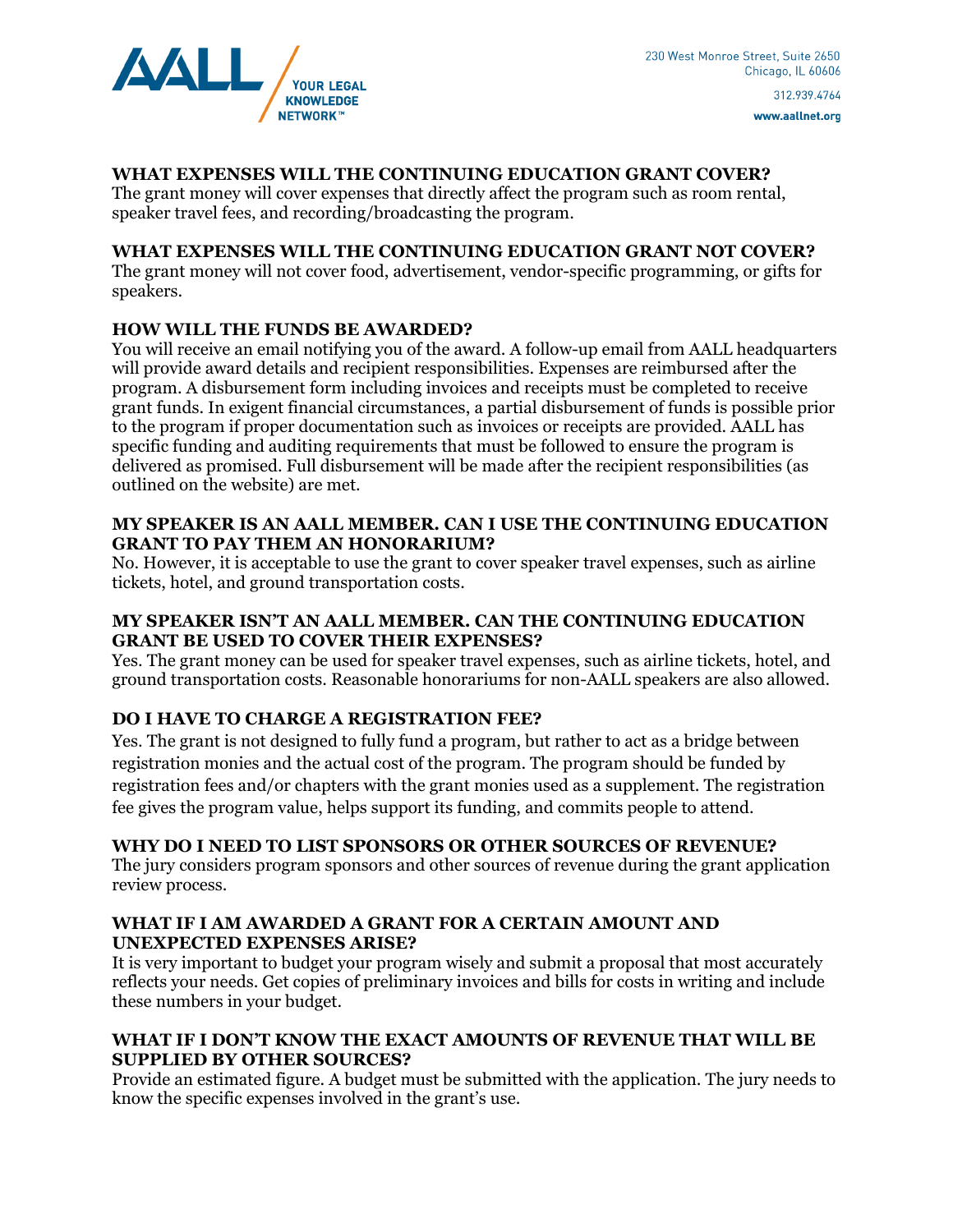

**DO I NEED TO KEEP RECEIPTS OR INVOICES?**  Yes. All receipts and invoices will need to be submitted with your disbursement form after completion of your program.

## **TECHNOLOGY**

#### **DOES MY PROGRAM HAVE TO BE RECORDED?**

No. AALL encourages recipients to record programs if they are interested and able to provide a location to host the files, as AALL cannot host the files. Grant funds can be used to cover recording and broadcasting costs.

#### **I WOULD LIKE TO HAVE A PODCAST PROGRAM, BUT I DON'T KNOW HOW TO PODCAST. CAN I HIRE AN OUTSIDE FIRM TO DO IT?**

Yes. In fact, that is preferred in some cases. They may also edit the podcast. Include a quote for the cost in your proposal.

#### **GENERAL QUESTIONS**

#### **DO I NEED TO ACKNOWLEDGE AALL AS A SPONSOR OF MY PROGRAM?**

Yes. One of the conditions of the grant is that you include the Continuing Education Grant in all marketing (including email and other electronic announcements of the program) and registration materials. The following tagline must be used with or without the AALL logo and should be included in the program's opening remarks: *This program is made possible by a grant from the AALL/Bloomberg Law Continuing Education Grants Program.* 

#### **DO I NEED TO POST MY EVENT ON AALL'S CALENDAR OF EVENTS?**

Yes. You will send AALL headquarters information about the program to post on the Calendar of Events. The Calendar of Events helps to promote your event and reminds those who cannot attend to check AALLNET to see if the program is available as a podcast, web archive, or video recording.

#### **ARE PAPER EVALUATION FORMS REQUIRED FOR MY PROGRAM?**

No. You may do a follow-up evaluation electronically if you capture the results and provide a summary with your final report.

#### **I RECEIVED A GRANT AWARD LAST YEAR FOR A PROGRAM. MY PROGRAM WAS WILDLY SUCCESSFUL, AND I WOULD LIKE TO REPEAT IT AGAIN. CAN I REAPPLY FOR A GRANT?**

Yes. However, there is no guarantee that your program will be funded simply because it was funded in the past.

#### **WHAT HAPPENS IF I FAIL TO SUBMIT A FINAL REPORT AS REQUIRED BY THE TERMS OF THE GRANT?**

If you are hosting a program on behalf of your chapter or SIS and do not submit a final report, you and your chapter or SIS may jeopardize your ability to apply for future grants.

#### **ADDITIONAL QUESTIONS**